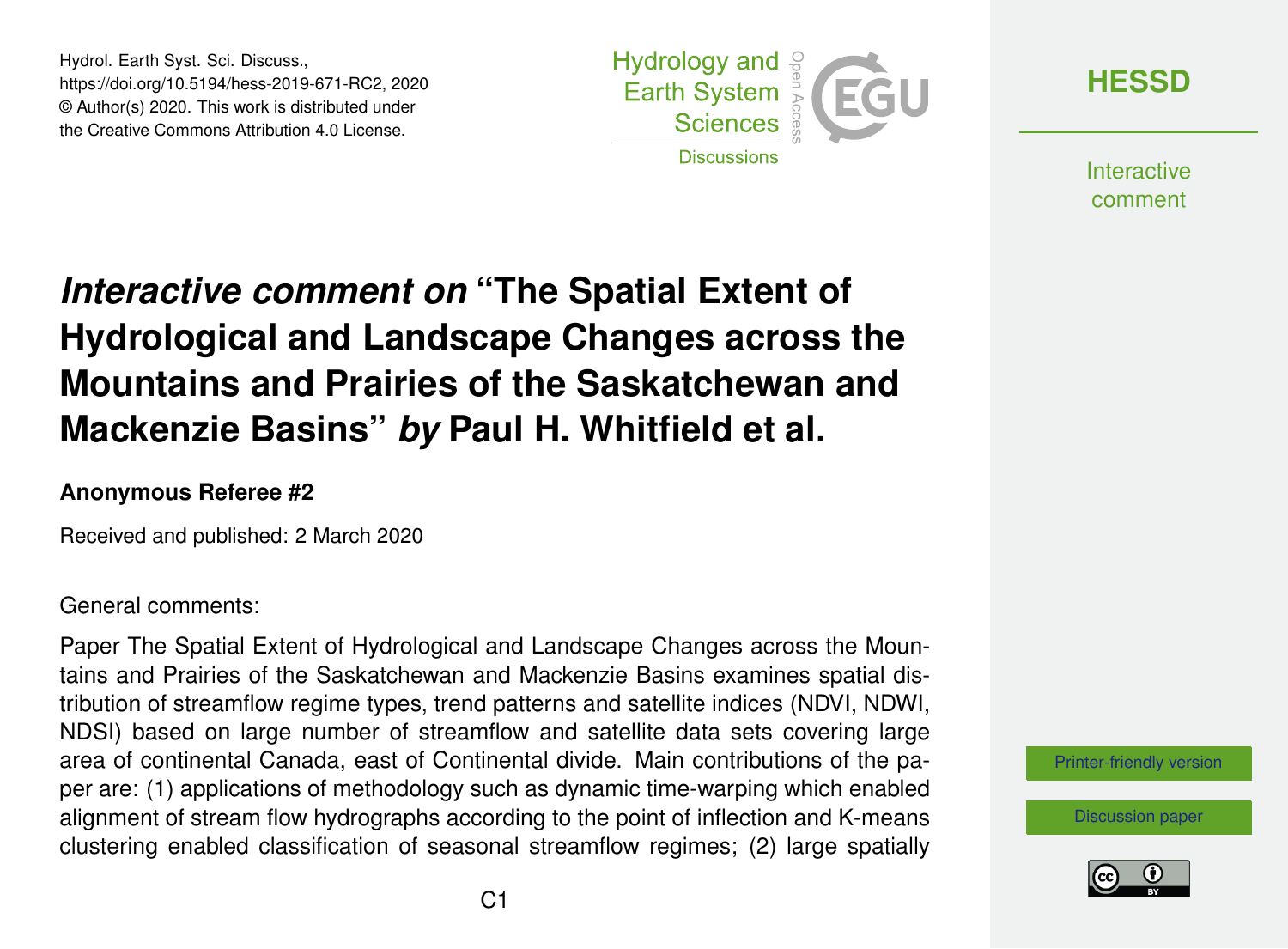distributed data sets offering insights into changes in hydrological regimes and trend in large area covering several climate and topographical zones ; (3) increasing number of available datasets with applied methodology.

Overall this is very ambitious study done with the large data set covering large portion of continental Canada which offers new insights on hydrological changes in (especially) streamflow regimes and opens new research questions and deserves to be published in HESS. However, information and ideas presented in the paper are very difficult to follow so I recommend restructuring the text and adding some additional clarification to the questions presented in the next section. I recommend this article for final publication after the MAJOR revision, mainly regarding the paper structure and more concise communication of (very interesting and valuable) results.

Specific comments:

Remarks that should be addressed in order to make paper more concise are listed below. Three main open questions/remarks that need to be addressed are: 1) Different concepts are presented and used in the text: e.g. landscape and ecozones are used throughout text interchangeably. What is the difference between them? This comment is also related to the title – landscape is stressed in the title and in the paper, but analysis is done related to the ecozones maps. What was the main motivation for the introduction of ecozones and what additional information does it offer in the explanation of e.g. streamflow regime types and trend patterns? Although ecozones are connected with the climate and topography (and with analysed satellite indices), from the aspect of hydrological processes and streamflow regimes, watershed level is the most important unit that would offer additional insights (this is also stated by the authors in the paper Pg. 13 L 300-303, Pg. 21 L 580-581). Also, maps that give information about climate zones and topography of researched part of Canada would be more useful for analysis of results, especially about streamflow regime types and trend patterns, but also satellite indices. Authors should decide what would be the main goal and main information that they would like to convey in the paper and then should choose appropriate spatial **[HESSD](https://www.hydrol-earth-syst-sci-discuss.net/)**

Interactive comment

[Printer-friendly version](https://www.hydrol-earth-syst-sci-discuss.net/hess-2019-671/hess-2019-671-RC2-print.pdf)

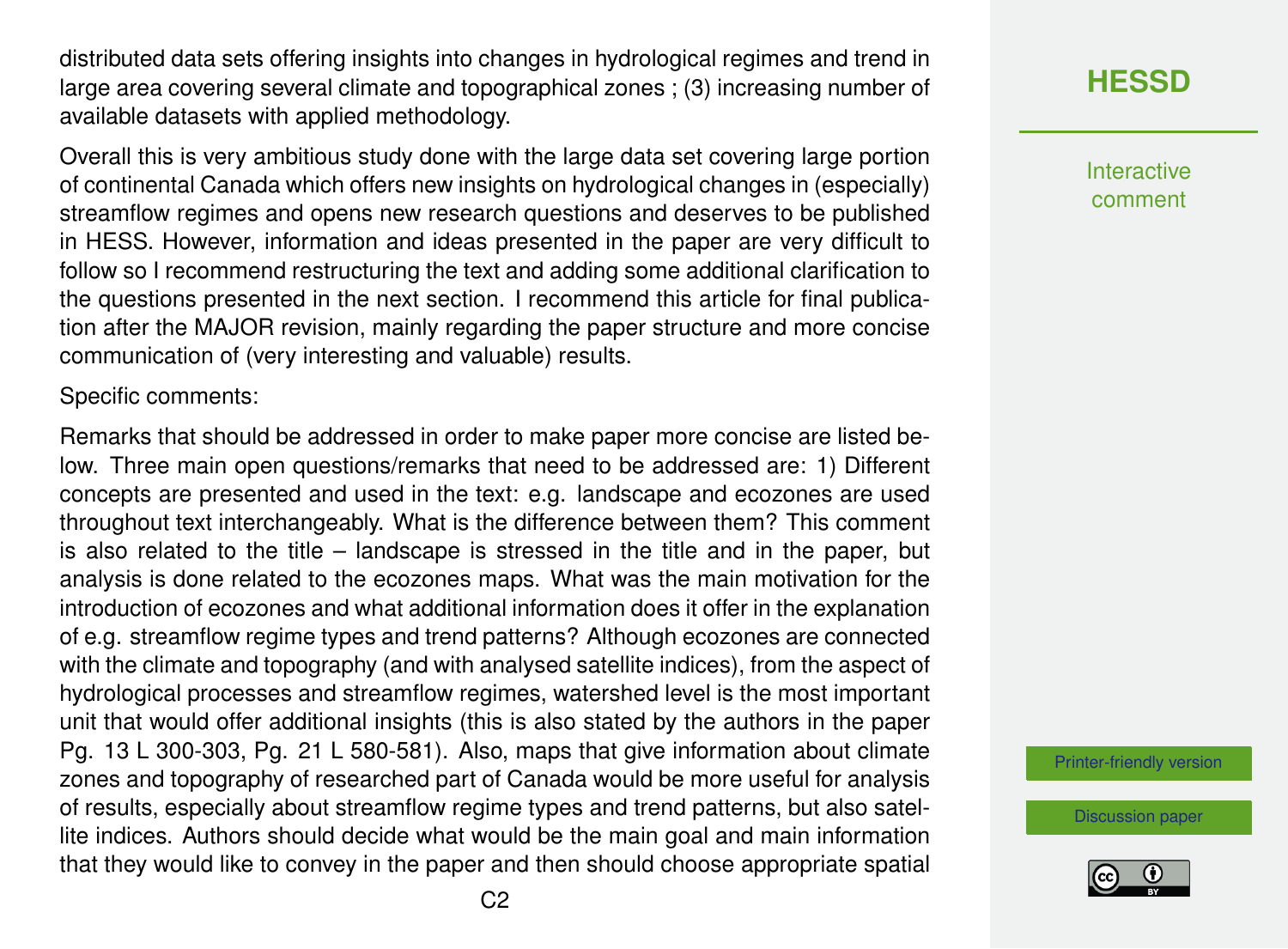representations of the data. Question is again raised regarding landscape change and its influence on hydrological change on Pg. 30 L841 but answer or explanation is not given.

2) In the Pg. 6, L 140 it is stated that only time window between 19th April to 31st October for the streamflow data is used, and that satellite indices (NDVI, NDWI, NDSI) are extracted from the Landsat composite images for every sixteen days between 1980 and 2013 for the entire year (if I understood correctly). Although different time period is used for the hydrological storage (satellite) indices than for the streamflow regime and trend patterns, the reason why the same warm season time window of the data (between 19th April to 31st October) for the satellite indices is not used should be addressed. This would reduce the size of available data sets, but methodologically seasonal data would be comparable. Maybe this important methodological aspect of the paper, i.e. spatial analysis during the warm season, should be stressed and added to the title of the paper?

3) Methodology regarding dynamic time-warping and trend pattern analysis need additional clarification or at least more clear explanation of the idea and of the conducted steps.

Remaining questions / remarks:

4) After the introduction, I recommend adding one (sub)chapter named "Data" where more specific information would be given about used dataset and (sub)basins, before any processing of the data. After that (sub)chapter, chapter about used methods for processing and selection of the data could follow. Readers would especially benefit if the map with Saskatchewan and Mackenzie Basins location in Canada and location of analysed stations would be provided. Also, table with summary statistics of streamflow data collected from 395 basins would offer additionally information important for understanding of the analysed streamflow and watersheds (e.g. min, max, mean of analysed streamflow, dataset lengths, (area and mean elevation of analysed watersheds, etc.).

# **[HESSD](https://www.hydrol-earth-syst-sci-discuss.net/)**

Interactive comment

[Printer-friendly version](https://www.hydrol-earth-syst-sci-discuss.net/hess-2019-671/hess-2019-671-RC2-print.pdf)

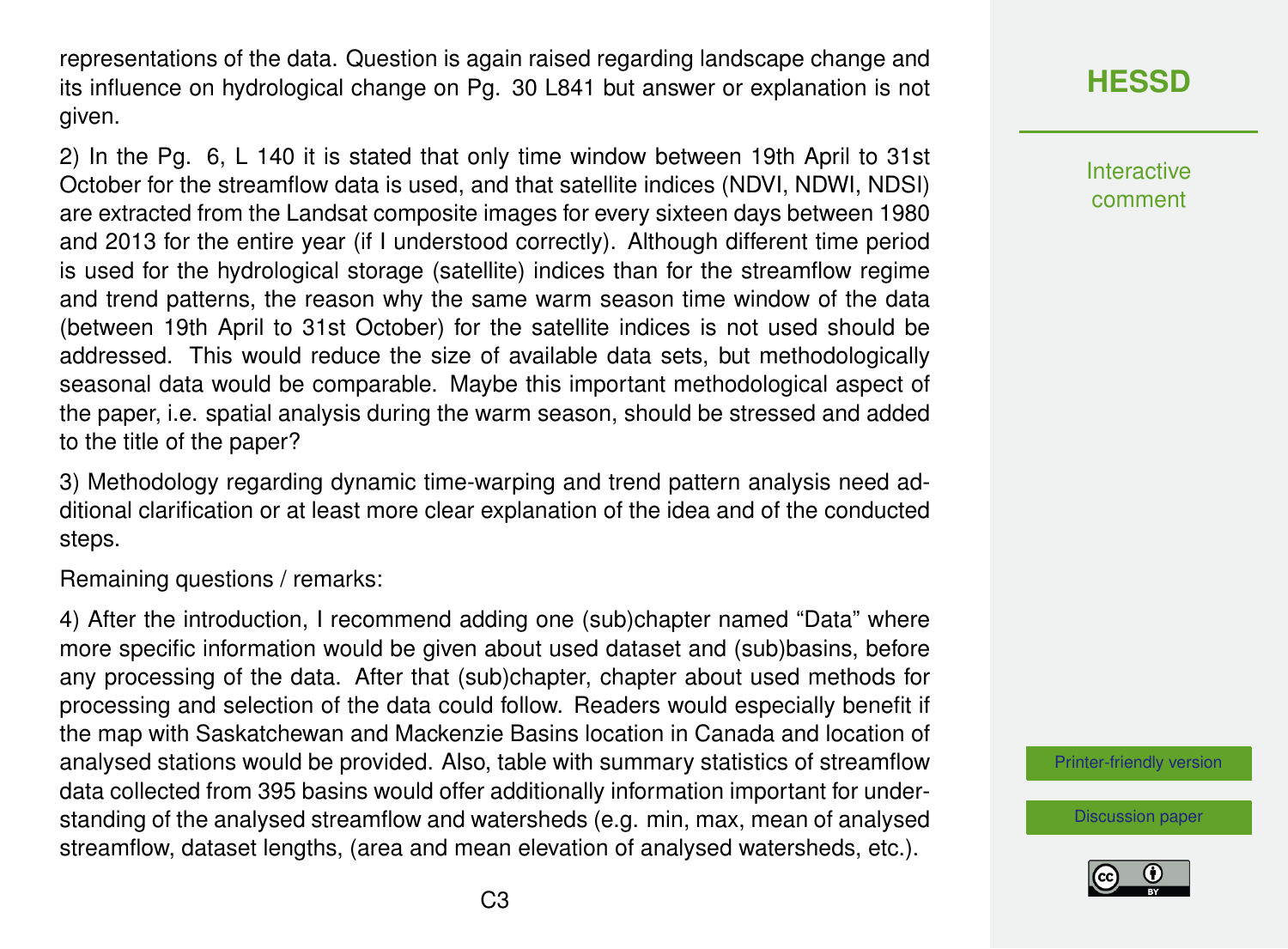5) In Pg6, L144 - it is not clear for the reader what does "periods 23 to 61 (of 73)" represent. Also, this periods need to be marked appropriately in related figures (Fig 1- 5,7,8, 11, S1-12, S14-20) and information about months or dates in the year (is it from 19th April to 31st October?) would be more useful. Especially since these are main figures for the understanding of the results presented in the paper.

6) Overall, information and ideas presented in the paper are difficult to follow so I recommend restructuring the text and careful reviewing of naming used: e.g. main spatial areas of change introduced in the discussion are [i] North of 60°; [ii] Boreal [iii] Prairies [iv] Mountains and in the conclusion are: [i] The Mackenzie Basin, [ii] The western Boreal Plains, [iii] the western Prairies, [iv] The Cordillera. Naming of the areas are different, and are also different from the three areas mentioned in the abstract: [i] north of 60°, [ii] in the western Boreal Plains, [iii] across the Prairie. Also, these areas should be mentioned and explained earlier in the discussion, not just to start section with this naming.

7) Abstract should be more concise, shortened and connected more with the main conclusions (one example just mentioned in the previous section). Questions opened in the abstract are very general (Pg. 5 L 103-108) and have not been answered in the discussion nor in the conclusion. Information about the data used in this study are presented in different sections of the text and it is difficult to follow what was available (e.g. in chapter 2.1. Data streamflow data and satellite data is introduced and 3 pages later in 2.3 Landscape and hydrological storage trends satellite data is introduced).

8) Pg. 6 L155-159 – it is not explained clearly enough why Figure 2 is important.

9) Pg. 7 L 175-176 "Only the data in the periods between the two vertical dashed lines in Figure 3 were used in the clustering". These lines are not marked consistently in the remaining Figures (both in text and supplemental S1-S12) and they are important for the understanding of the analysed period. 10) Results presented in Tables 5-7 show that fraction of stations showing a trend at  $p < 0.05$  is decreasing with the number of

## **[HESSD](https://www.hydrol-earth-syst-sci-discuss.net/)**

**Interactive** comment

[Printer-friendly version](https://www.hydrol-earth-syst-sci-discuss.net/hess-2019-671/hess-2019-671-RC2-print.pdf)